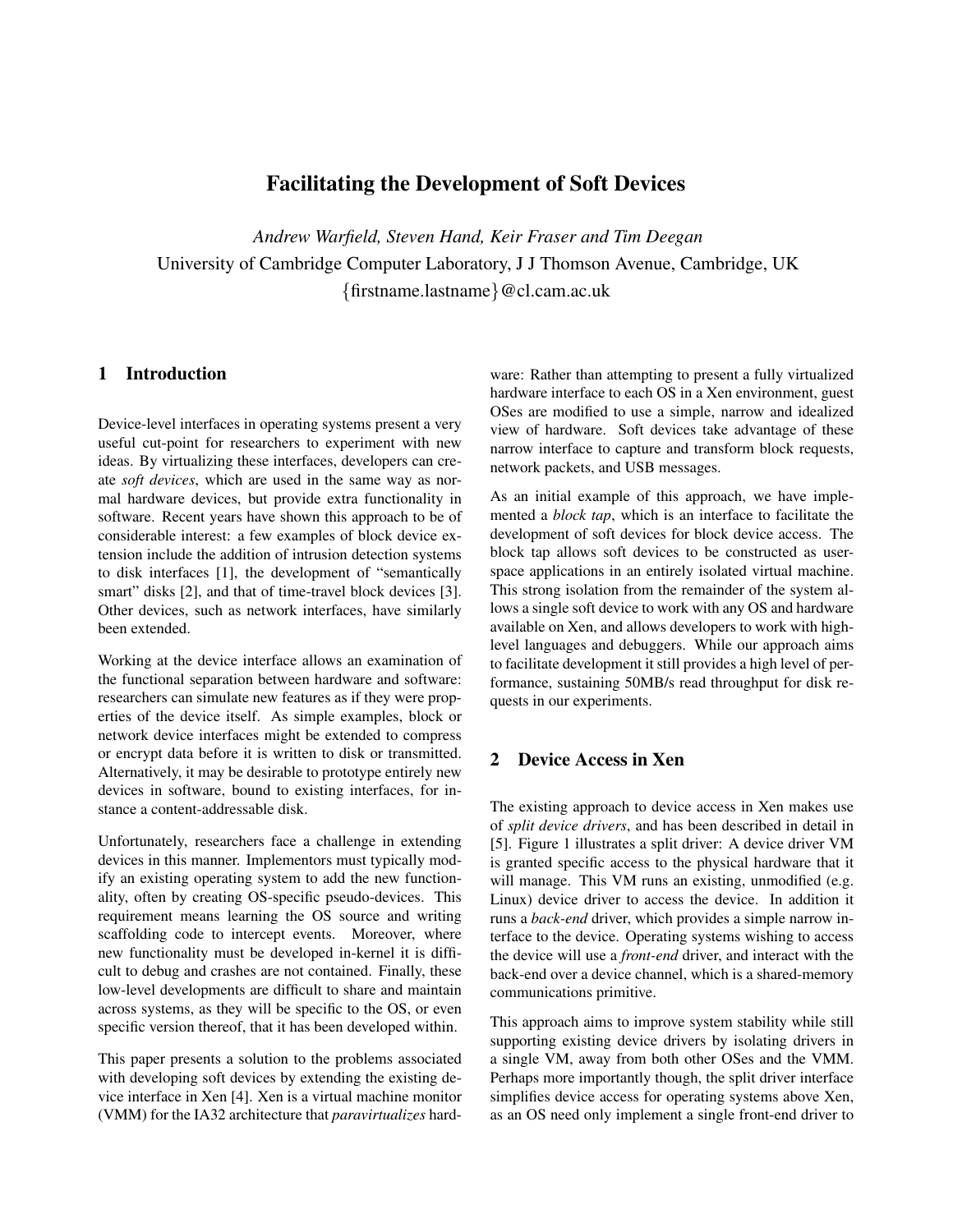#### Split Device Drivers in Xen

Physical driver runs in an isolated VM, connected over a shared memory device channel to a guest VM accessing the device.



Figure 1: Split device drivers in Xen

support an entire class of devices (e.g. block storage).

Xen's current split block device illustrates exactly how narrow this interface is. The device channel shown in Figure 1 is a single page of memory shared between the two VMs. A bi-directional ring buffer is used to pass messages. Pages of data are attached and mapped separately. The interface has only three commands: READ, WRITE, and PROBE. READ and WRITE provide block-level access to data, while PROBE returns a list of accessible block devices.

# **3 Implementing a soft device Interface**

This section describes how we have extended Xen's existing split device interface to support the development of soft devices. We describe an implementation of a block tap that allows the construction block soft devices. In designing and implementing the block tap, we have attempted to meet three general requirements:

- 1. **Make device implementation easy.** Our principal goal is to facilitate the development and exploration of new functionality for device interfaces. We have chosen to give developers the option of receiving device requests through a user-level interface in the soft device domain, allowing development in a safe environment with a variety of languages and tools.
- 2. **Do not modify the existing guest OS or device VM.** While Xen itself achieves performance by modifying the guest operating system, we desire that the soft device interface leave the attached front-end and backend VMs unmodified. This approach allows the development of soft devices between any hardware and OS combination supported by Xen without necessitating the modification (or even understanding) of that code. Additionally, the soft device interface may be used to trace, debug, or modify an existing split device connection. As such, all soft device implementation exists within an isolated VM using only the shared-memory device channels as an interface.
- 3. **Maintain satisfactory performance.** We hope to use soft devices in practical situations, and not just as a

#### Block Tap Device Structure

The application accesses the block device interface to generate and receive block messages. The message switch has a variety of forwarding modes.



Figure 2: block tap structure.

prototyping tool. By taking advantage of the performance allowed through request batching, we hope to maintain a high level of throughput for soft devices.

The remainder of this section describes our block tap implementation addressing these requirements. The block tap is currently about 1300 lines of commented C code, and runs in a Linux-based VM.

# **3.1 A Switch for Block Requests**

The potential ways in which a soft device interface might be used are varied. Developers may desire to simply trace request traffic in order to monitor usage patterns, they may wish to modify in-flight requests, or they may desire to construct a terminating device, which does not forward requests at all.

In order to accommodate these varied modes of operation, we have implemented the soft device interface as a request switch. The driver is plumbed into the device channel between the front-end and back-end domains. In this position, all block requests pass through it.

The new driver acts as a switch, shown in Figure 2, forwarding messages across four rings. Two of these rings are inter-VM shared memory rings as described above. They connect to the front-end and back-end drivers that the soft device interface has been placed between. Two additional rings extend from the block tap up to application space in the same VM. These rings are accessed through a character device that can be mapped by applications.

An ioctl() to this character device is used to set the switching mode used for block messages. Three common modes are described here, and shown in Figure 3.

MODE PASSTHROUGH is the lowest-overhead switching configuration. In this mode, messages are passed straight through the driver on to the opposite ring, and completely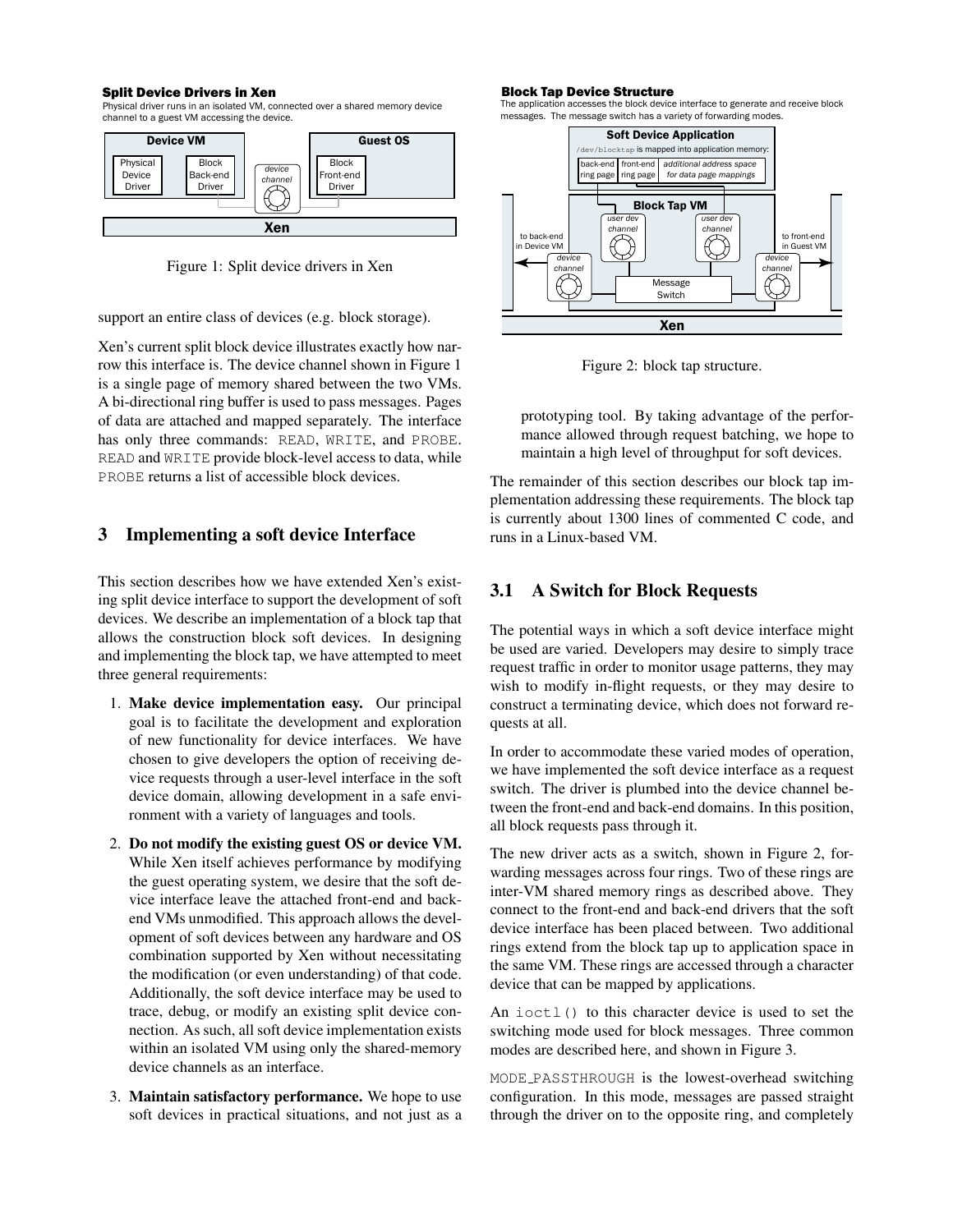

Figure 3: Examples of forwarding modes.

bypass the user rings. Passthrough can be used to implement kernel-level monitoring of block requests, or to implement soft devices in-kernel for improved performance.

MODE INTERPOSE routes all requests and replies across the user rings. An application must attach to the block tap interface and pass messages across the two rings, allowing complete monitoring and modification of the request stream at the application level. This mode can be used to modify in-flight requests, for instance to build a compressed or encrypted block store.

MODE INTERCEPT FE uses only the front-end rings on the driver, disabling the back-end altogether. This mode allows the construction of full, application-level soft devices, using existing OS interfaces (such as memory, or mounted file systems) as a backing store. This mode can be used to easily prototype new functionality, or to forward block requests to a block device back-end on another physical host (after an OS migration, for instance<sup>1</sup>).

#### **3.2 The Application Interface**

As shown in Figure 2, the user rings are exported to a character device, which is mapped by a library allowing access to the message rings and in-flight requests. Our current implementation allows chains of plugins to be attached to handle block requests. We presently have plugins to provide both copy-on-write and encrypted disks and to allow direct access to image files and remote GNBD disks.

# **4 Evaluation**

Figure 4 shows an analysis of the impact of soft devices on block request performance with respect to both throughput and latency. Tests were performed on a Compaq Proliant DL360, which is a dual Pentium III 733MHz machine with 72.8GB Ultra3 SCSI disks.

Throughput measurements aimed to test the maximum achievable read and write speeds to the local disk. The left graph in Figure 4 shows read and write throughput moving four gigabytes of sequential data to and from disk. The three bars in the graph compare the throughput without using the block tap, using the block tap in MODE PASSTHROUGH, and finally in MODE INTERPOSE. As shown, our soft device interface results in a minimal degradation of throughput. We are capable of achieving 50MB/s read throughput, identical to that achieved by Xen's existing split drivers. On writes, we see about a 15% overhead; we are still investigating the source of this loss of performance.

Latency measures the per-request overhead of synchronous requests to disk. Given that disk requests are heavily batched in general, this is a less meaningful measurement for normal workloads. However, it does represent a worstcase overhead and also gives a clearer illustration of the costs that our implementation imposes. The right graph in Figure 4 shows mean request times across 100,000 4-byte synchronous writes. We see a small overhead in passing requests through the kernel of the virtual device domain in MODE PASSTHROUGH, reflecting the cost of an additional VM context switch and request/response copy<sup>2</sup> in each direction. MODE INTERPOSE is considerably more expensive as it adds two additional context switches and two message copies, in order to pass messages through a user-space application. There are additional costs in mapping attached data pages to user space. However, even this overhead has insignificant impact given the length of average disk seek times. We intend to explore the more demanding performance requirements of network devices in the coming months.

<sup>1</sup>OS migration is feature that we have recently added to Xen, allowing a running OS to move from one physical host to another while executing. One problem which managing migration is that local disks will be left behind.

<sup>&</sup>lt;sup>2</sup>Note that only the request and response structs (respectively 60 and 7 bytes) are copied on the shared memory rings. Pages of data are referenced and mapped separately.